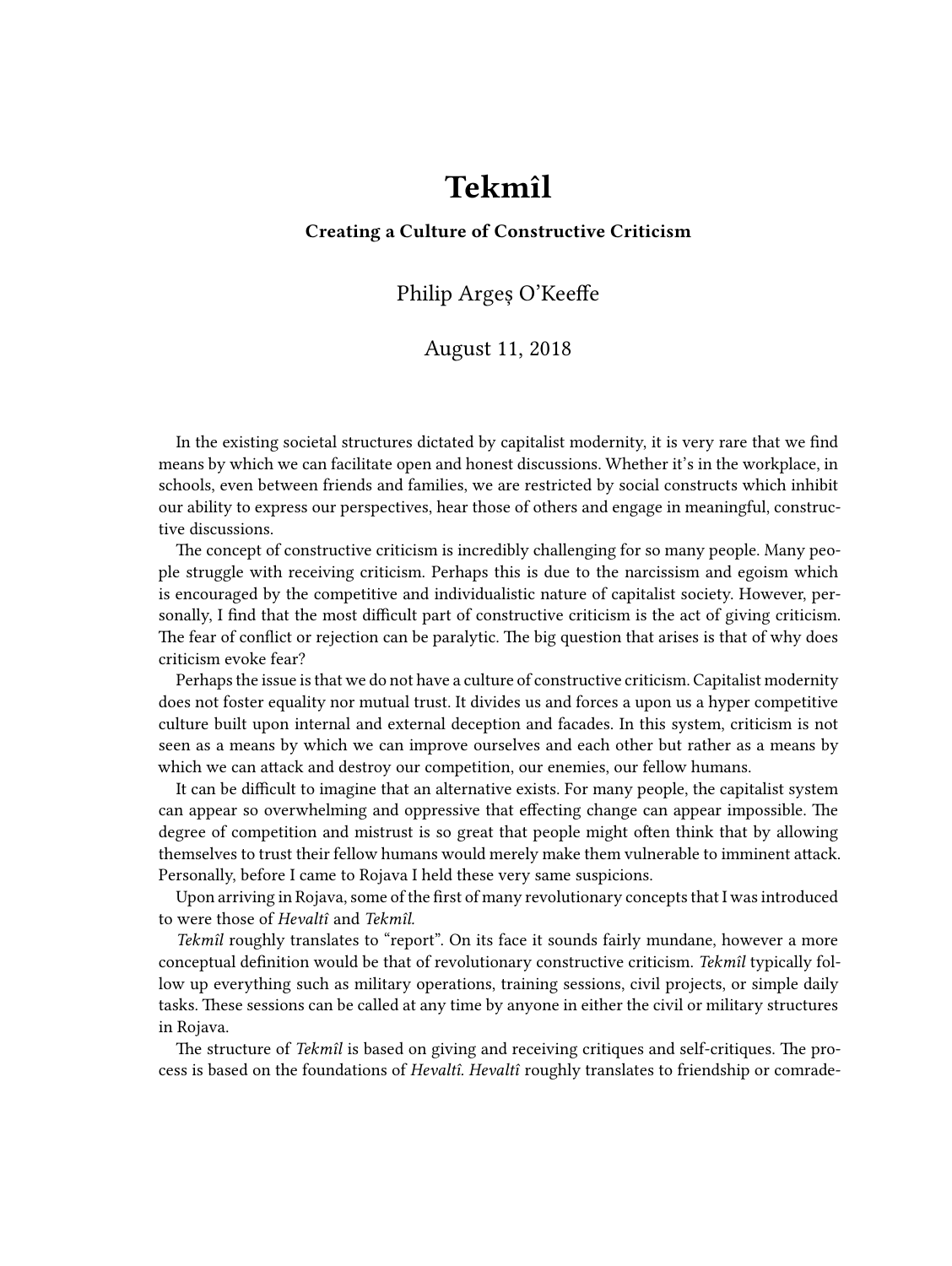ship. It is the idea that we work together, we help each other, we share everything from the tangible to the intangible not because we expect something in return but simply because we are comrades, that we are humans living, struggling and experiencing life together, that we are sharing the same purpose of trying to advance the collective wellbeing. It is the idea that we can trust and believe in each other and that we need not fear ulterior intention.

By establishing the culture of *Hevaltî* as the basis of revolutionary life we create the alternative environment and society conducive to constructive criticism and the means by which, together, we improve ourselves and the collective. This is critical to *Tekmîl* because it allows us to respectfully give criticisms and more importantly, accept, absorb and address the criticisms in an efficient manner, free of ego, fear, mistrust or conflict.

In order to prevent digressions or polemics, the *Tekmîl* format suggests that each participant has the opportunity to give critiques and self-critiques without any response from any of the other participants. It is also suggested that the same critique of a participant should avoid being repeated during the *Tekmîl* once it has already been given, the idea being aimed at avoiding the perception of a participant being singled out and attacked by the group. This format fosters a more efficient, disciplined and professional means by which each participant can contribute. Futhermore, it alleviates the fear of conflict that so often can prevent a person from expressing themselves. Finally, *Tekmîl* will close with the opportunity for each of the participants to make suggestions for anything from improvements, projects, etc.

The idea of *Tekmîl* not only creates a safe environment for constructive criticism and allows us to work together to improve ourselves and each other but it also acts as a means by which we can encourage accountability and prevent stagnation. It is rooted in the aspect of the philosophy of democratic confederalism which emphasizes humility, open-mindedness and progress in all aspects of revolutionary life.